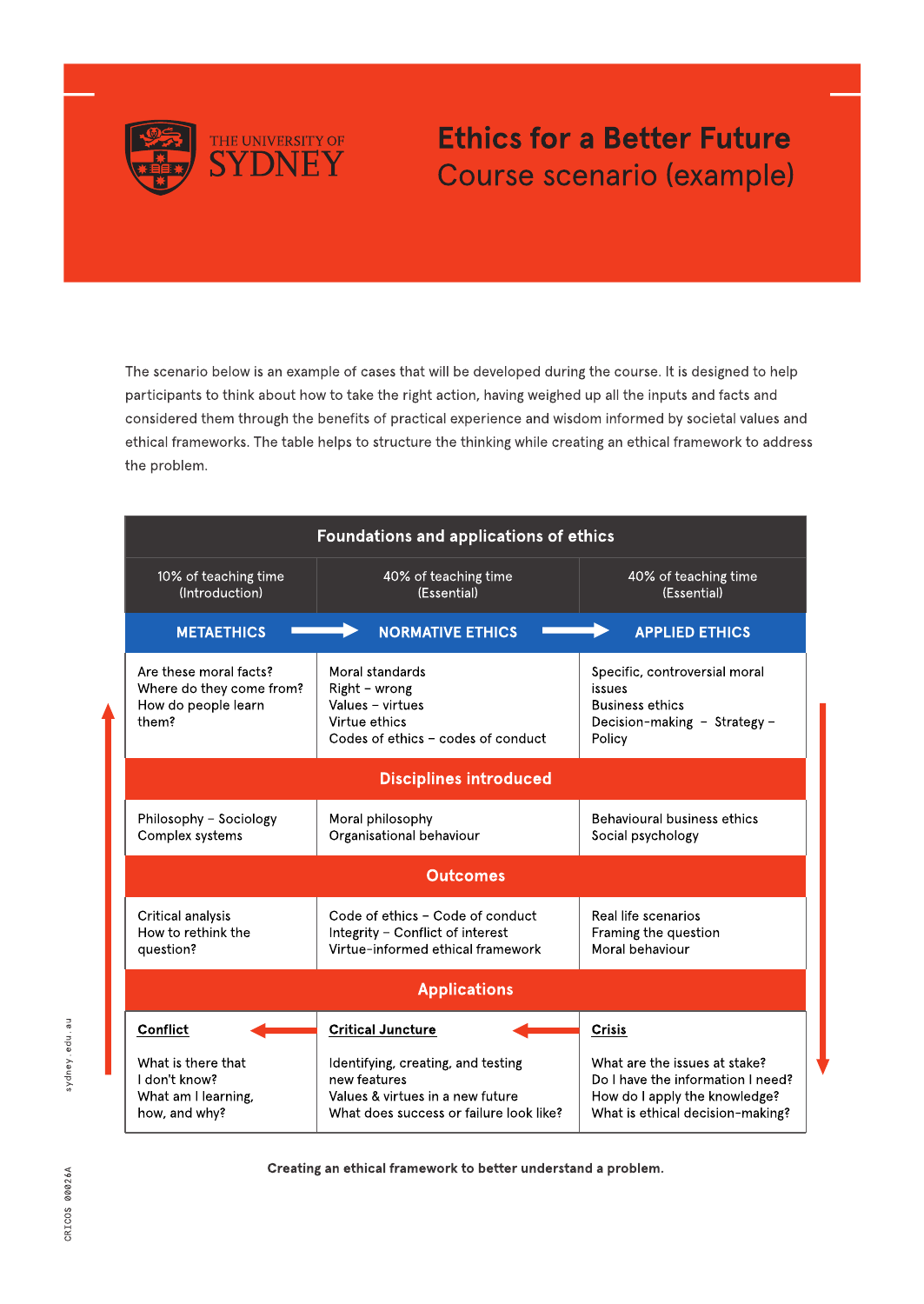#### Problem

2024 - Australia, and a fictitious Austral-Asian small nation named Canopoa with a population of 1.4 million people, are experiencing a new and highly transmittable strain of a COVID-19, the known as the MT variant. Infection rates estimated well in excess of the Delta variant. As a working group you are to explore the facets of this scenario and work through a decision process to inform National Cabinet whether Australia should provide aid to Canopoa through the provision of vaccines to assist them in containing the COVID-19 MT variant outbreak.

## Background

Australia, and other nations, have in varying forms worked through the containment and response phases of the COVID-19 pandemic. Outcomes differ vastly in form and function, due to societal moral values and norms, individual freedom expectations and tolerance, geography, available technology, ethnicity, culture, political philosophies, and ethical frameworks, to name a few. This highlight the influence that diverse inputs to complex decision- making may have on outcomes and suggest that organisations that may be well placed functionally to act on given challenges and circumstances will still have wide-ranging results.

The infection rates, measured as infections per million population along with loss-of-life ratios, are informative. As of 10 October 2021, the United States were at 137,657 people per million COVID- 19 infections, like Serbia (143,346), Slovenia (143,349) and Kuwait (137,648). Australia's rate of infection was 5,005 per million, Indonesia 15,833, PNG 3,087 and New Zealand 939. Countries with a greater than 5% loss- of-life based on the ratio of COVID cases to deaths, along with their infection rates, are Yemen (19%, infection rate 313 per million), Peru (9.1%, infection rate 68,149 per million), Mexico (7.6%, infection rate 28,920 per million), Sudan (7.5%, infection rate 852 per million),

Ecuador (6.4% infection rate 30,269 per million), Egypt (5.7%, infection rate 2,992 per million), and Somalia (5.5%, infection rate 1,778 per million). ?

By contrast the United States' and Australian loss- of-life ratios are 1.6% and 1.1%. Kuwait loss- of-life ratio was only 0.6%, Serbia's 0.9% and Slovenia?s 1.5%. Other examples were Indonesia, PNG and NZ at 3.4%, 1.1% and 0.6% respectively. All data was sourced from the World Health Organisation through?

[www.worldlifeexpectancy.com](http://www.worldlifeexpectancy.com) on 10 October 2021, although data accuracy cannot be assured due to challenges in the quality for data in each countries' sources. However, comparative value of the data remains informative.

The national actions taken by the United States government, combined with other factors, resulted in relatively high rates of infection, to some extent mitigated by health infrastructures that kept loss-of-life ratios relatively low; however, still large in actual numbers. Other nations with comparatively less infrastructure, such as the Sudan, have endured high loss-of-life ratios, but relatively low actual loss- of-life numbers due to maintaining lower infection rates. Sudan's infection rate was only 17% of Australia's and <1% of the United States. These figures and comparisons have a wide variety of complex causals and are by no means definitive, however they seek to highlight that the actions taken by nations, informed by value judgements and the application of their written or unwritten ethical frameworks, have direct and measurable results.

Most developed countries are transitioning from a response to a management phase of the pandemic. Should differing strains develop and/or other geographical outbreaks arise, we will need to maintain agility across crisis response phases. We have a unique opportunity to learn from the results of responses across the world - and around us - to make informed decisions in the future to seek the right outcomes.